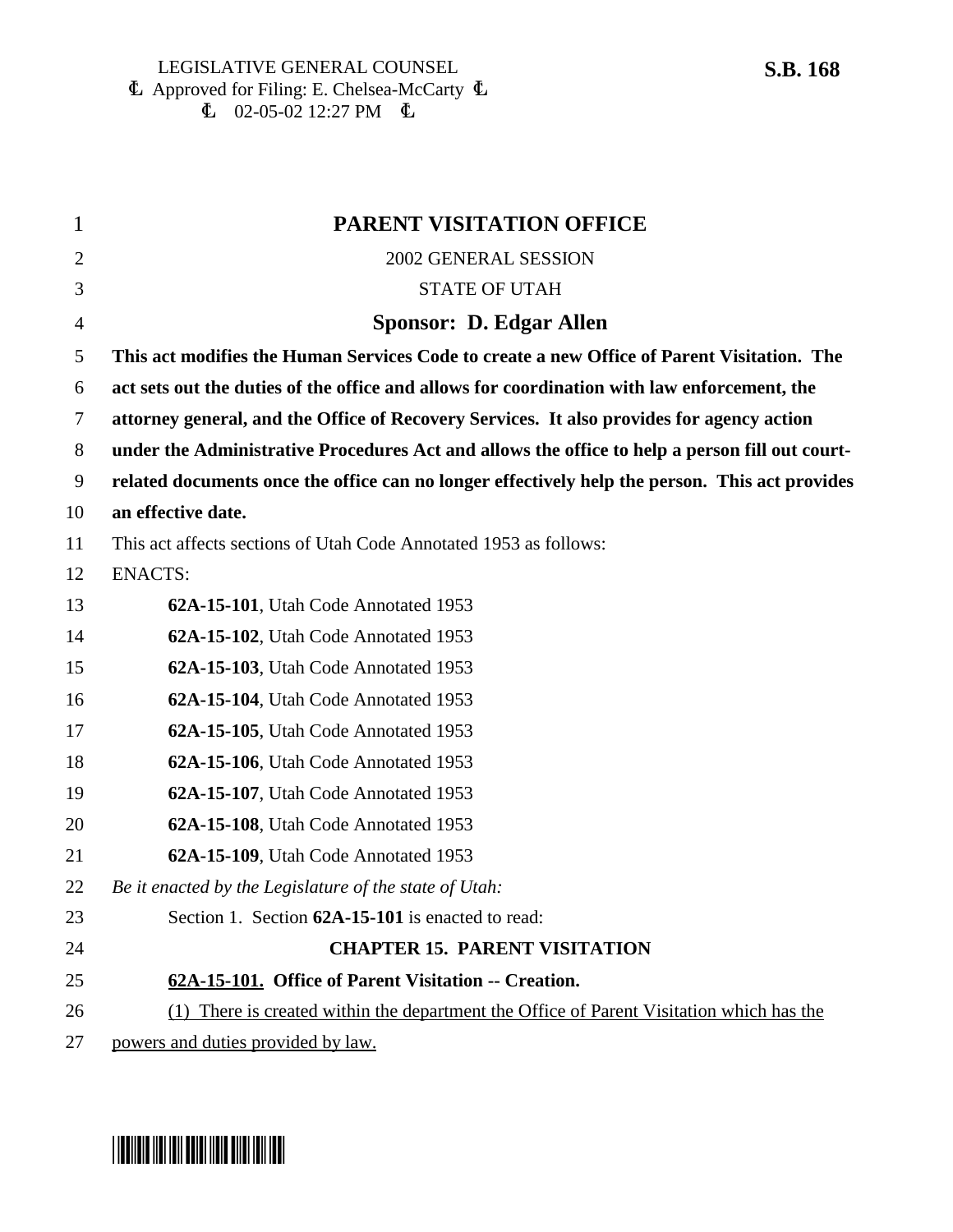| 28 | (2) The office is under the administrative and general supervision of the executive director        |
|----|-----------------------------------------------------------------------------------------------------|
| 29 | of the department.                                                                                  |
| 30 | Section 2. Section 62A-15-102 is enacted to read:                                                   |
| 31 | 62A-15-102. Definitions.                                                                            |
| 32 | As used in this part:                                                                               |
| 33 | (1) "Director" means the director of the Office of Parent Visitation.                               |
| 34 | (2) "Office" means the Office of Parent Visitation.                                                 |
| 35 | Section 3. Section 62A-15-103 is enacted to read:                                                   |
| 36 | 62A-15-103. Duties of office.                                                                       |
| 37 | The office has the following duties:                                                                |
| 38 | $(1)$ to provide parent-time services if:                                                           |
| 39 | (a) the office has received a complaint regarding custodial interference or the denial of           |
| 40 | parent-time; or                                                                                     |
| 41 | (b) the office has received a request for assistance in enforcing a parent-time schedule;           |
| 42 | (2) to carry out the obligations of the department with regard to supporting families;              |
| 43 | (3) to promote mediation as an alternative to court action;                                         |
| 44 | (4) to promote shared parenting by inclusion of both parents in the lives of their children;        |
| 45 | (5) to provide information concerning laws pertaining to parent-time; and                           |
| 46 | (6) to cooperate and coordinate with the Office of Recovery Services when necessary to              |
| 47 | ensure the fair and reasonable enforcement of parent-time laws.                                     |
| 48 | Section 4. Section 62A-15-104 is enacted to read:                                                   |
| 49 | 62A-15-104. Director -- Assistance of law enforcement -- Receipt of grants --                       |
| 50 | Rulemaking and enforcement.                                                                         |
| 51 | (1) The director of the office shall be appointed by the executive director.                        |
| 52 | The office may request the assistance of the attorney general or any local law<br>(2)               |
| 53 | enforcement agency to enforce a parent-time order.                                                  |
| 54 | (3) The office, with department approval, is authorized to receive any grants or stipends           |
| 55 | from the federal government or other public or private source to aid the effective operation of its |
| 56 | programs.                                                                                           |
| 57 | (4) The office may adopt, amend, and enforce rules in accordance with Title 63, Chapter             |
| 58 | 46a, Utah Administrative Rulemaking Act, as may be necessary to carry out the provisions of this    |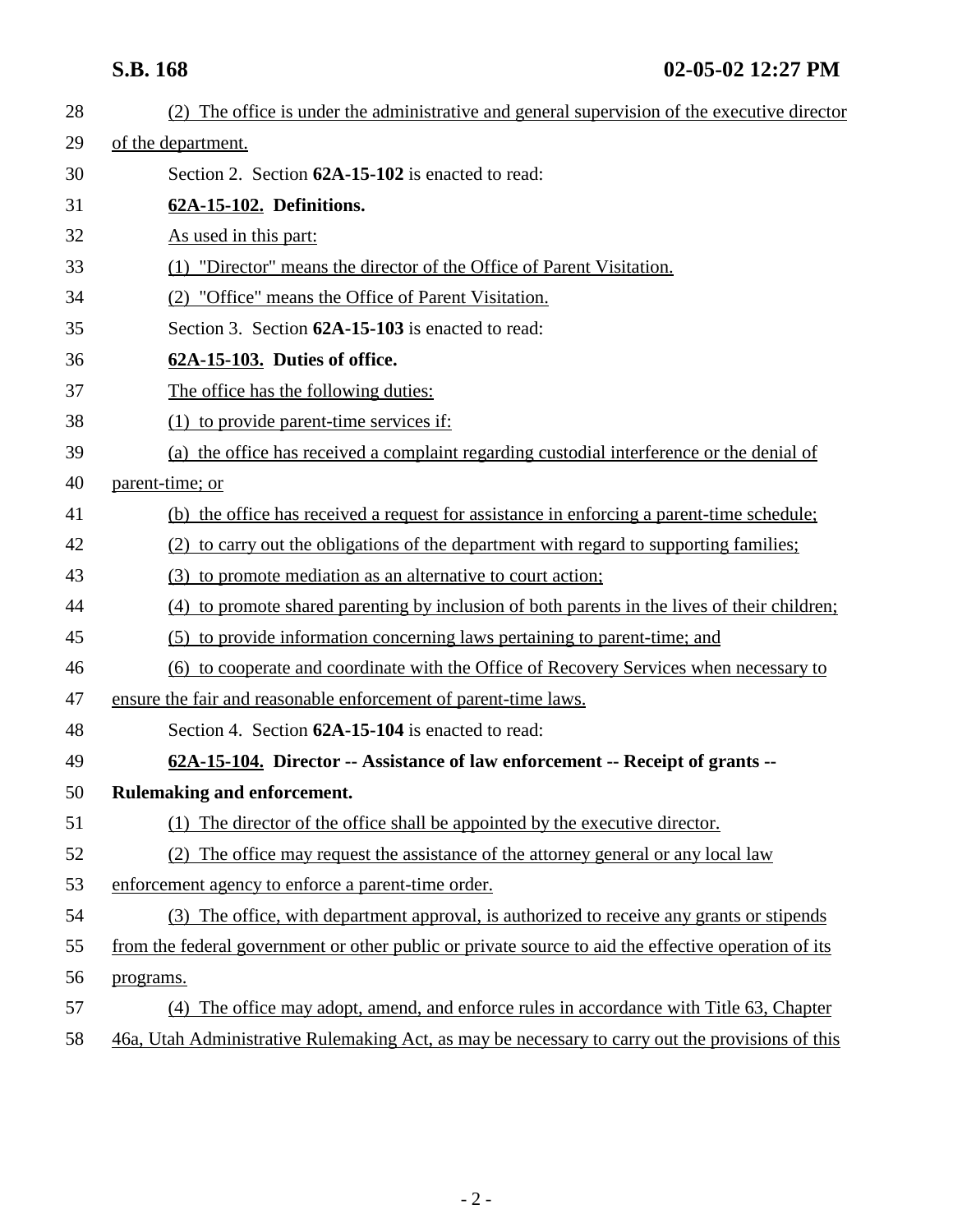# **02-05-02 12:27 PM S.B. 168**

| 59 | chapter.                                                                                               |
|----|--------------------------------------------------------------------------------------------------------|
| 60 | Section 5. Section 62A-15-105 is enacted to read:                                                      |
| 61 | 62A-15-105. Access to motor vehicle and law enforcement data.                                          |
| 62 | The office shall have access to any system used by this state to locate an individual,                 |
| 63 | including motor vehicle, drivers license, or law enforcement records.                                  |
| 64 | Section 6. Section 62A-15-106 is enacted to read:                                                      |
| 65 | 62A-15-106. Request for assistance -- Procedure.                                                       |
| 66 | Any person who has been awarded parent-time rights by a court may request assistance                   |
| 67 | from the office in the enforcement of those rights. A person requesting assistance shall:              |
| 68 | (1) provide copies of all documents relevant to an award of parent-time rights, including              |
| 69 | divorce decree, custody agreement, any written communication with the other parent concerning          |
| 70 | parent-time schedules, mediation documents, and any other documents necessary to adequately            |
| 71 | represent their situation;                                                                             |
| 72 | (2) provide the name, current address, and phone number of the other party, if known; and              |
| 73 | (3) any other information considered necessary by the office.                                          |
| 74 | Section 7. Section 62A-15-107 is enacted to read:                                                      |
| 75 | 62A-15-107. Office procedures.                                                                         |
| 76 | (1) Upon the receipt of a request for assistance, the office shall immediately attempt to              |
| 77 | contact the other party by phone and attempt to resolve any difficulties to insure that parent-time    |
| 78 | is properly carried out.                                                                               |
| 79 | (2) If the party cannot be reached by phone, a letter shall be sent requesting an interview            |
| 80 | or a written and notarized statement explaining the circumstances surrounding the denial of            |
| 81 | parent-time referred to in the letter, and requiring a response by a date not later than ten days from |
| 82 | the date of the letter.                                                                                |
| 83 | (3) If no response is received, or if the response is uncooperative, the office may initiate           |
| 84 | an action in accordance with Title 63, Chapter 46b, Administrative Procedures Act.                     |
| 85 | Section 8. Section 62A-15-108 is enacted to read:                                                      |
| 86 | 62A-15-108. Hearings.                                                                                  |
| 87 | (1) The office shall by rule:                                                                          |
| 88 | (a) designate hearings as formal or informal; and                                                      |
| 89 | (b) provide for notice requirements and hearing procedures.                                            |